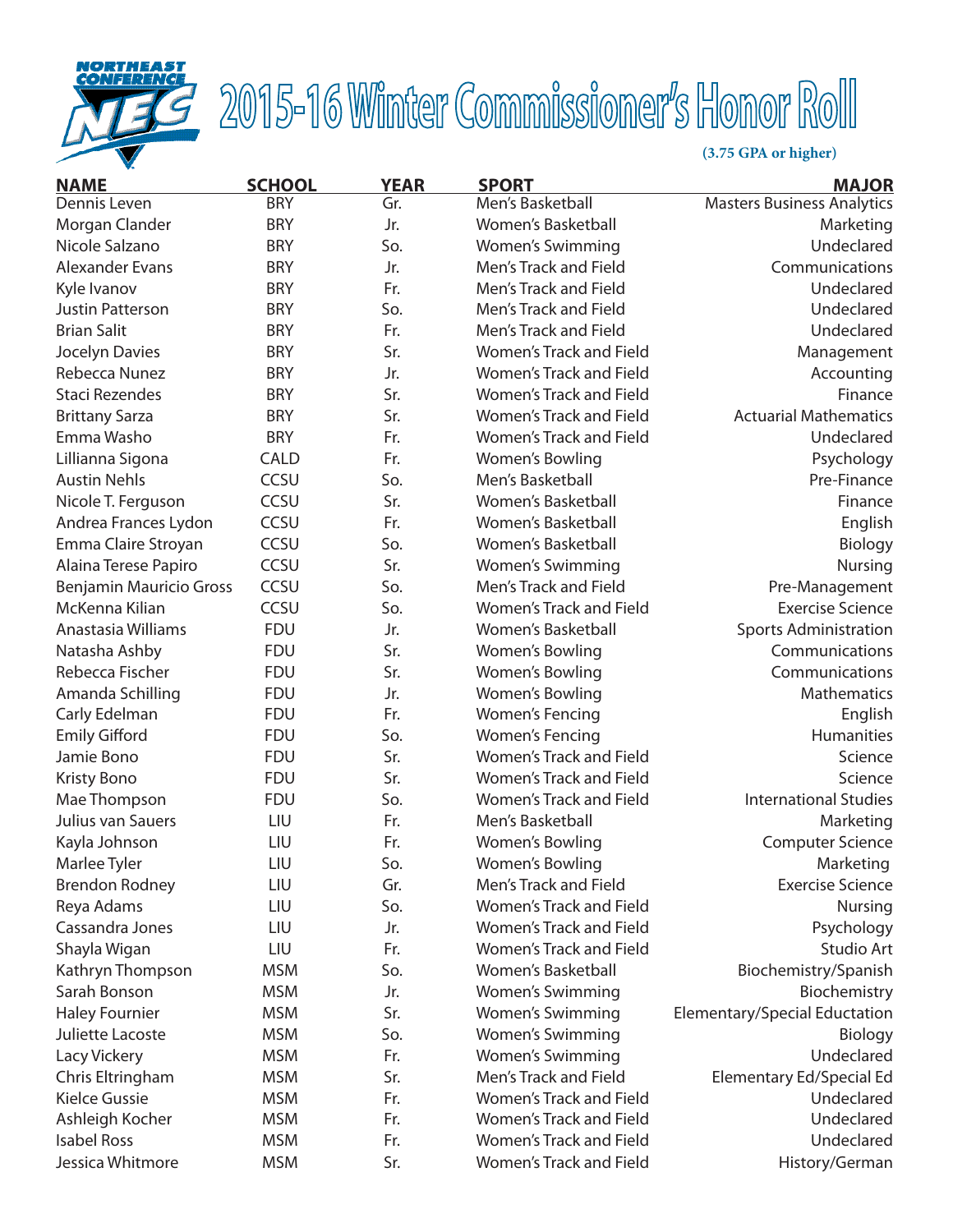## 2015-16 WINTER COMMISSIONER'S HONOR ROLL

| <b>NAME</b>               | <b>SCHOOL</b> | <b>YEAR</b> | <b>SPORT</b>                   | <b>MAJOR</b>                  |
|---------------------------|---------------|-------------|--------------------------------|-------------------------------|
| Nia Adams                 | <b>RMU</b>    | Fr.         | Women's Basketball             | Communication                 |
| Randi Jackson             | <b>RMU</b>    | Sr.         | Women's Basketball             | Psychology                    |
| Ana Niki Stamolamprou     | <b>RMU</b>    | Jr.         | Women's Basketball             | Economics                     |
| <b>Brynn Adams</b>        | <b>RMU</b>    | Fr.         | <b>Women's Track and Field</b> | Engineering                   |
| Danielle Carmen           | <b>RMU</b>    | Jr.         | <b>Women's Track and Fleld</b> | Marketing                     |
| April Krivoniak           | <b>RMU</b>    | Jr.         | <b>Women's Track and Field</b> | Engineering                   |
| Maggie Prorok             | RMU           | So.         | Women's Track and Field        | Nuclear Medicine Technology   |
| Maria Scanlon             | <b>RMU</b>    | Sr.         | Women's Track and Field        | Psychology                    |
| Tatianna Struble          | <b>RMU</b>    | Sr.         | Women's Track and Field        | English                       |
| Mathilde Terleth          | <b>RMU</b>    | Fr.         | Women's Track and Field        | Mathematics                   |
| Erin Storck               | <b>SHU</b>    | Fr.         | Women's Basketball             | Marketing                     |
| Rebecca Armand            | <b>SHU</b>    | Fr.         | Women's Bowling                | Accounting                    |
| Mikaela Marbot            | <b>SHU</b>    | R-Jr.       | Women's Bowling                | English                       |
| Sarah Morris              | <b>SHU</b>    | So.         | Women's Bowling                | Sociology                     |
| Casey Smith               | <b>SHU</b>    | Fr.         | Women's Bowling                | Sport Management              |
| Kristin Zimmerman         | <b>SHU</b>    | Jr.         | Women's Bowling                | Biology                       |
| Sean Ferguson             | <b>SHU</b>    | Sr.         | Men's Track and Field          | History                       |
| <b>Michael Giambrone</b>  | <b>SHU</b>    | So.         | Men's Track and Field          | <b>Exercise Science</b>       |
| Scott Sheehan             | <b>SHU</b>    | Gr.         | Men's Track and Field          | Doctorate in Physical Therapy |
| <b>Jake Tavernite</b>     | <b>SHU</b>    | So.         | Men's Track and Field          | <b>Exercise Science</b>       |
| Victoria Bernardo         | <b>SHU</b>    | Fr.         | <b>Women's Track and Field</b> | <b>Nursing</b>                |
| Jessica Bland             | <b>SHU</b>    | Fr.         | Women's Track and Field        | <b>Global Studies</b>         |
| <b>Tara Connelly</b>      | <b>SHU</b>    | So.         | Women's Track and Field        | <b>Exercise Science</b>       |
| Hannah Cook               | <b>SHU</b>    | So.         | Women's Track and Field        | <b>Exercise Science</b>       |
| <b>Christine Donnelly</b> | <b>SHU</b>    | Sr.         | Women's Track and Field        | <b>Nursing</b>                |
| Jessica Failace           | <b>SHU</b>    | Fr.         | <b>Women's Track and Field</b> | Undecided                     |
| Cynthia Gray              | <b>SHU</b>    | Jr.         | Women's Track and Field        | <b>Health Science</b>         |
| Zoe Kelly                 | <b>SHU</b>    | Jr.         | Women's Track and Field        | <b>Business Economics</b>     |
| Maureen Lewis             | <b>SHU</b>    | Fr.         | Women's Track and Field        | <b>Nursing</b>                |
| Kaitlyn Murphy            | <b>SHU</b>    | Fr.         | <b>Women's Track and Field</b> | <b>Exercise Science</b>       |
| Sarah Nacci               | <b>SHU</b>    | Jr.         | <b>Women's Track and Field</b> | <b>Exercise Science</b>       |
| Gabriella Nutile          | <b>SHU</b>    | Jr.         | <b>Women's Track and Field</b> | Media Arts                    |
| Samantha Rignatelli       | <b>SHU</b>    | So.         | Women's Track and Field        | Biology                       |
| Maria Schwab              | <b>SHU</b>    | Jr.         | Women's Track and Field        | <b>Health Science</b>         |
| Kate Svensen              | <b>SHU</b>    | So.         | Women's Track and Field        | Nursing                       |
| Angela Torriero           | <b>SHU</b>    | Jr.         | Women's Track and Field        | Psychology                    |
| Olivia Tracy              | <b>SHU</b>    | Fr.         | Women's Track and Field        | <b>Health Science</b>         |
| <b>Scott Meredith</b>     | <b>SFU</b>    | So.         | Men's Basketball               | Accounting                    |
| <b>Taylor Allison</b>     | SFU           | Sr.         | Women's Basketball             | Management                    |
| Madison Johnson           | <b>SFU</b>    | Fr.         | Women's Basketball             | Early Childhood-Special Ed    |
| <b>Haley Carroll</b>      | SFU           | Fr.         | Women's Bowling                | Management                    |
| Sarah Ross                | <b>SFU</b>    | Sr.         | Women's Bowling                | Management                    |
| Hannah Schorr             | <b>SFU</b>    | Jr.         | Women's Bowling                | Chemistry                     |
| Derek Civis               | SFU           | Sr.         | Men's Track and Field          | Engineering                   |
| Nicholas Conway           | SFU           | Jr.         | Men's Track and Field          | <b>Health Science</b>         |
| <b>Bryce England</b>      | SFU           | Jr.         | Men's Track and Field          | Biology                       |
| <b>Brian Hackman</b>      | SFU           | Fr.         | Men's Track and Field          | <b>Political Science</b>      |
| Paul Kasunic              | SFU           | Fr.         | Men's Track and Field          | Chemistry                     |
| Shamsiddin Little         | SFU           | Jr.         | Men's Track and Field          | Management                    |